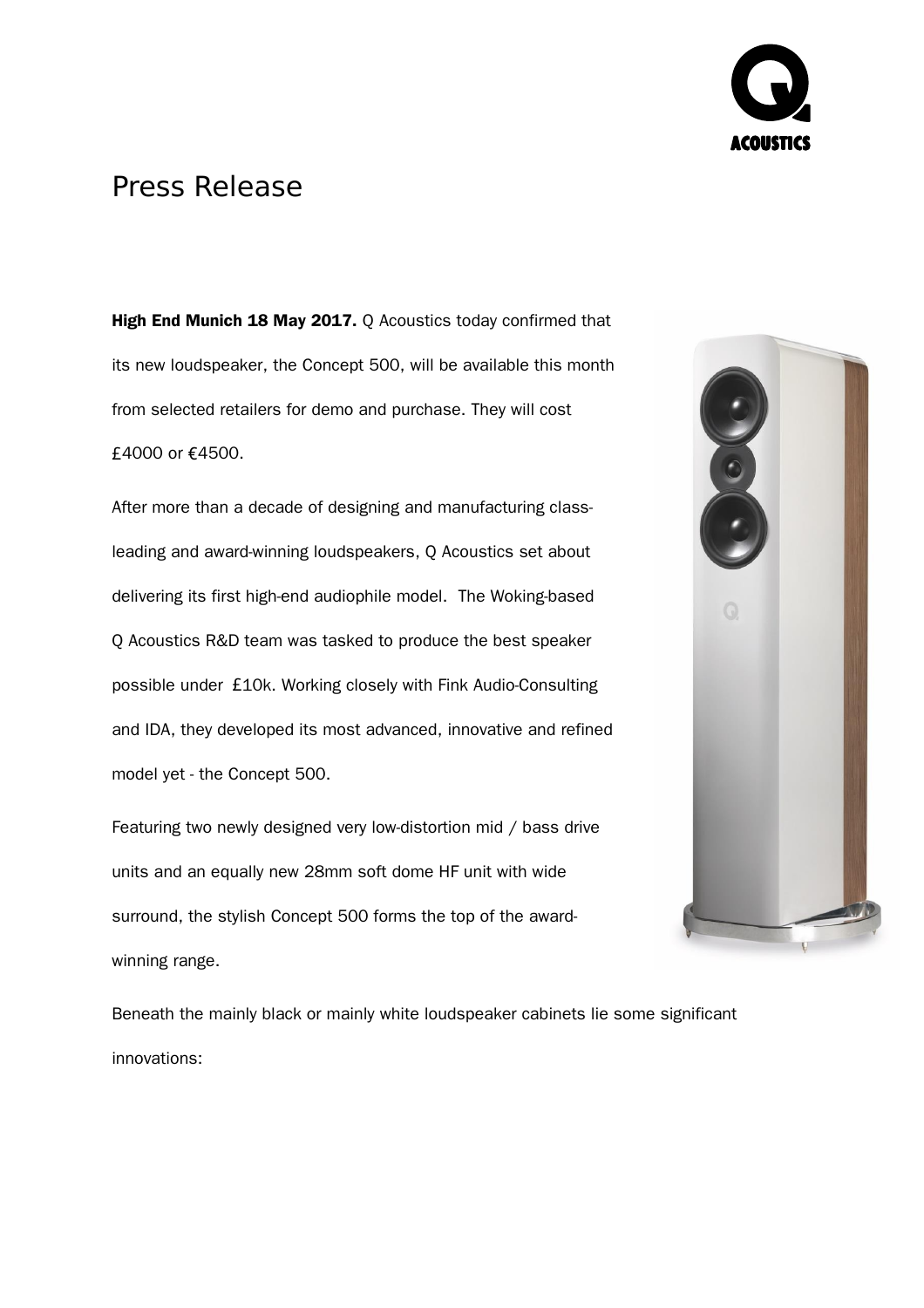

Point to Point (P2P  $\mathbb{M}$ ) bracing which just stiffens the actual parts of the cabinet that can benefit rather than spreading vibrational energy to places where it is not wanted and reduces cabinet noise.

Dual Gelcore ™a triple sandwich of precision MDF material with a flexible and nonhardening gel in between to absorb vibrations and turn them into heat. Working at a higher frequency than P2P it again reduces unwanted noise from the cabinet.

These two innovations combine to reduce the unwanted noise from the cabinet by up to 30dB – a huge amount – which improves stereo images, reduces colouration and most of all, makes music and speech more natural sounding.

In addition, the enclosure includes Helmholtz Pressure Equalisers (HPE  $\rightarrow$  which help to equalise pressure differences inside the tall loudspeaker cabinet thus increasing low frequency linearity. The plinth is simple, very solid, but at the same time designed to offer as little acoustic reflection as possible, again improving realism.

Overall the design of the enclosure gives the best possible opportunity for the new drive units to display their talents.

The 165mm mid / bass unit with a coated impregnated paper cone and a 35mm voice coil has tremendous power and dynamics together with grip but at the same time its exceedingly low distortion and high linearity bring the ability to bring realism to a whisper or a roar.

The new 28mm soft dome tweeter with wide surround is also a technical marvel: the larger dome and wider surround combined with a fully optimised and balanced motor system deliver superbly low distortion right down to well below the crossover frequency.